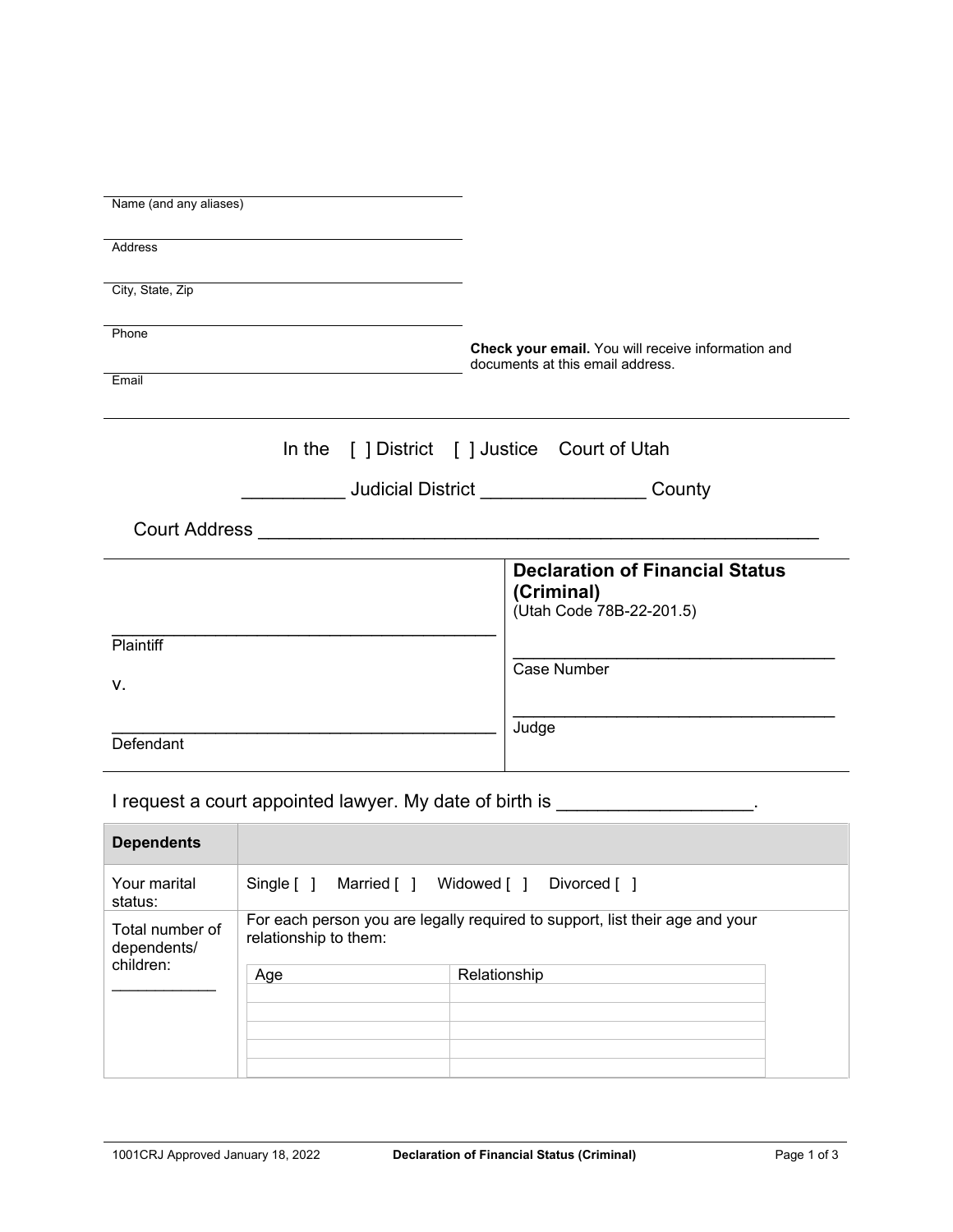| <b>Income</b>                                  |                                                                                                        |                  |                                |    |
|------------------------------------------------|--------------------------------------------------------------------------------------------------------|------------------|--------------------------------|----|
| Employment                                     | Are you employed: YES [ ] NO [ ] Self-employed [ ]<br>Employer:<br>Full time [ ] Part time [ ]         |                  |                                |    |
| Spouse                                         | If married, is your spouse employed: YES [ ] NO [ ]<br>Employer:<br>Full time [ ] Part time [ ]        |                  |                                |    |
| Other income                                   | Retirement                                                                                             |                  | \$                             |    |
| If not employed,<br>do you have<br>income from | Alimony                                                                                                |                  |                                | \$ |
| another source?                                | Child support                                                                                          |                  |                                | \$ |
|                                                | SSI/Disability                                                                                         |                  |                                | \$ |
|                                                | Public assistance (not including food stamps)                                                          |                  |                                | \$ |
|                                                | Unemployment                                                                                           |                  |                                | \$ |
|                                                | Other                                                                                                  |                  |                                | \$ |
| <b>Total Income:</b>                           | Total pay from all sources during the last 6 months                                                    |                  |                                | \$ |
| <b>Assets</b>                                  |                                                                                                        |                  |                                |    |
| (In any<br>location/state)                     | Total cash (savings or checking)                                                                       |                  | \$                             |    |
|                                                | Total value of land, house(s), or real property in your name<br>(include assets held for your benefit) |                  |                                | \$ |
|                                                | Total market value of vehicles<br>Make/Model                                                           |                  |                                | \$ |
|                                                | Total retirement accounts                                                                              |                  |                                | \$ |
|                                                | Stocks, bonds, notes                                                                                   |                  |                                | \$ |
| Any other items (list)                         |                                                                                                        |                  | \$                             |    |
| <b>Total Assets:</b>                           |                                                                                                        |                  |                                | \$ |
| <b>Debts</b>                                   |                                                                                                        |                  |                                |    |
| Creditors (to<br>whom you owe<br>money)        | Total owed:                                                                                            | Monthly payment: | Collateral (auto, house, etc.) |    |
|                                                | \$                                                                                                     | \$               |                                |    |
|                                                | \$                                                                                                     | \$               |                                |    |